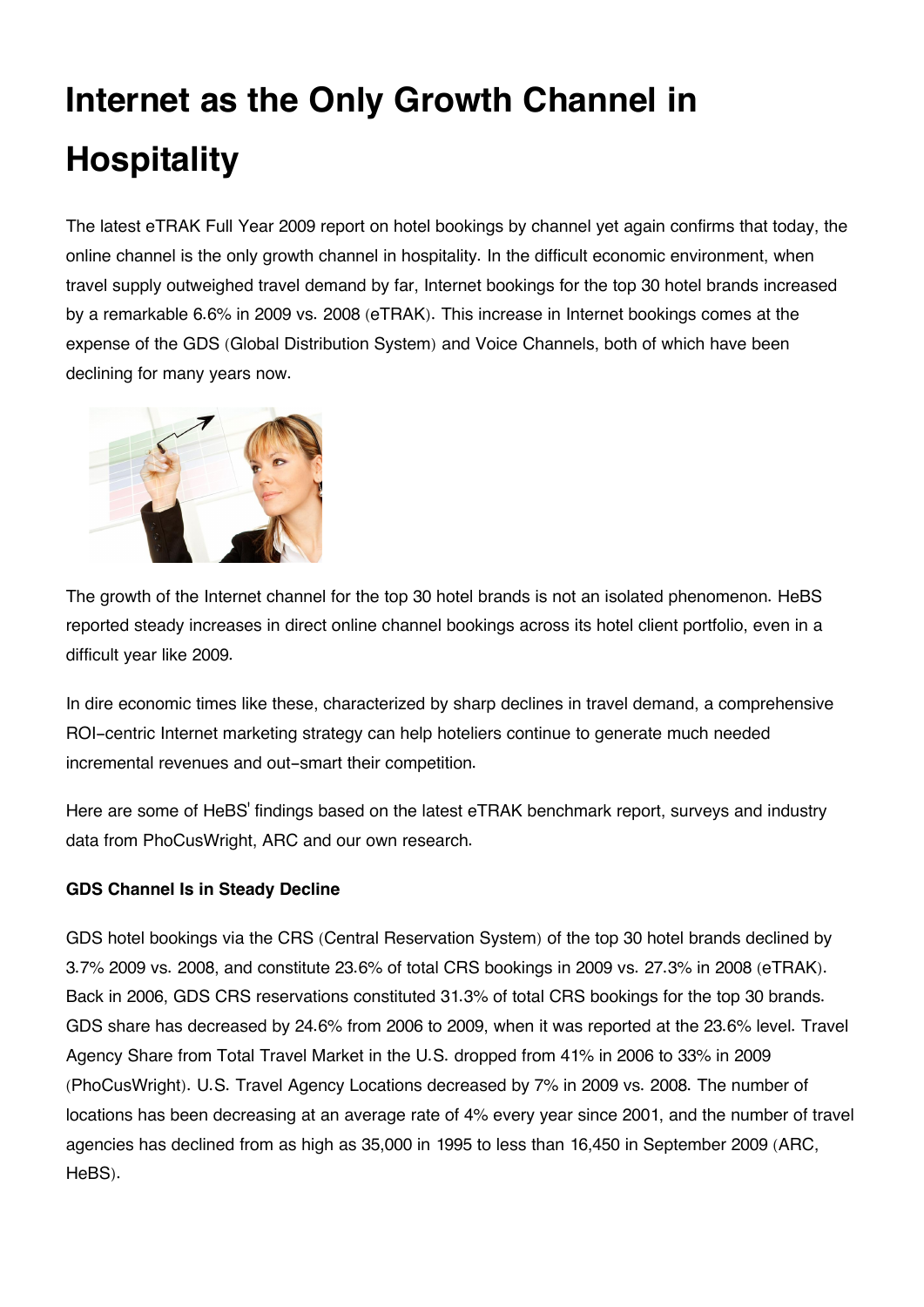# **The Voice Channel Contribution Is Decreasing**



Voice channel hotel bookings via the CRS of the top 30 hotel brands declined by 2.9% in 2009 vs. 2008, and now constitute 22.2% of total CRS booking in 2009 (eTRAK). Last year's decrease is in addition to a decline of 2.8% for the full 2008 vs. 2007 (eTRAK). The Voice Channel is in decline for the 6th consecutive year (HeBS). Back in 2006, voice reservations constituted 31.3% of total CRS bookings for the top 30 brands. Voice Reservation share decreased to 25.1% in 2008 and 22.2% in 2009.

# **The Shift from Offline to Online Channel is Permanent**

54.2% of overall CRS bookings for the top 30 hotel brands come from the online channel, which is an increase of 6.6% vs. 2008 (eTRAK). 60% of leisure and 40% of business travel will be booked online in the U.S. this year (PhoCusWright). 45% of hotel bookings in 2010 will be via the Internet (direct + indirect online channels) (HeBS).

## **Direct vs. Indirect Online Channel: Dynamics Follow the Economy**

Typical of economic times such as the present, the hotel industry (similar to post 9/11) has again "succumbed to the devil" in the face of the major OTAs (Online Travel Agencies). Since mid-2008 travel supply has outweighed demand and hoteliers have been more susceptible to panic, resulting in deep discounting and embracing of the OTAs. The result is that we have witnessed a significant shift from the direct online to the indirect online channel in 2009:

In 2009, 70.9% of online bookings came from the direct online channel (i.e. the major hotel brands' own websites), while 29.1% came from the indirect online channel (OTAs) (eTRAK). This constitutes a significant increase of the contribution from the OTAs compared to 2008, when 75.2% of online bookings came from the direct online channel, while 24.8% came from the OTAs. Compare this to 2007, when the direct channel contributed 76% of CRS Internet bookings.

# **The Bottom Line: Focus on the Direct Online Channel**